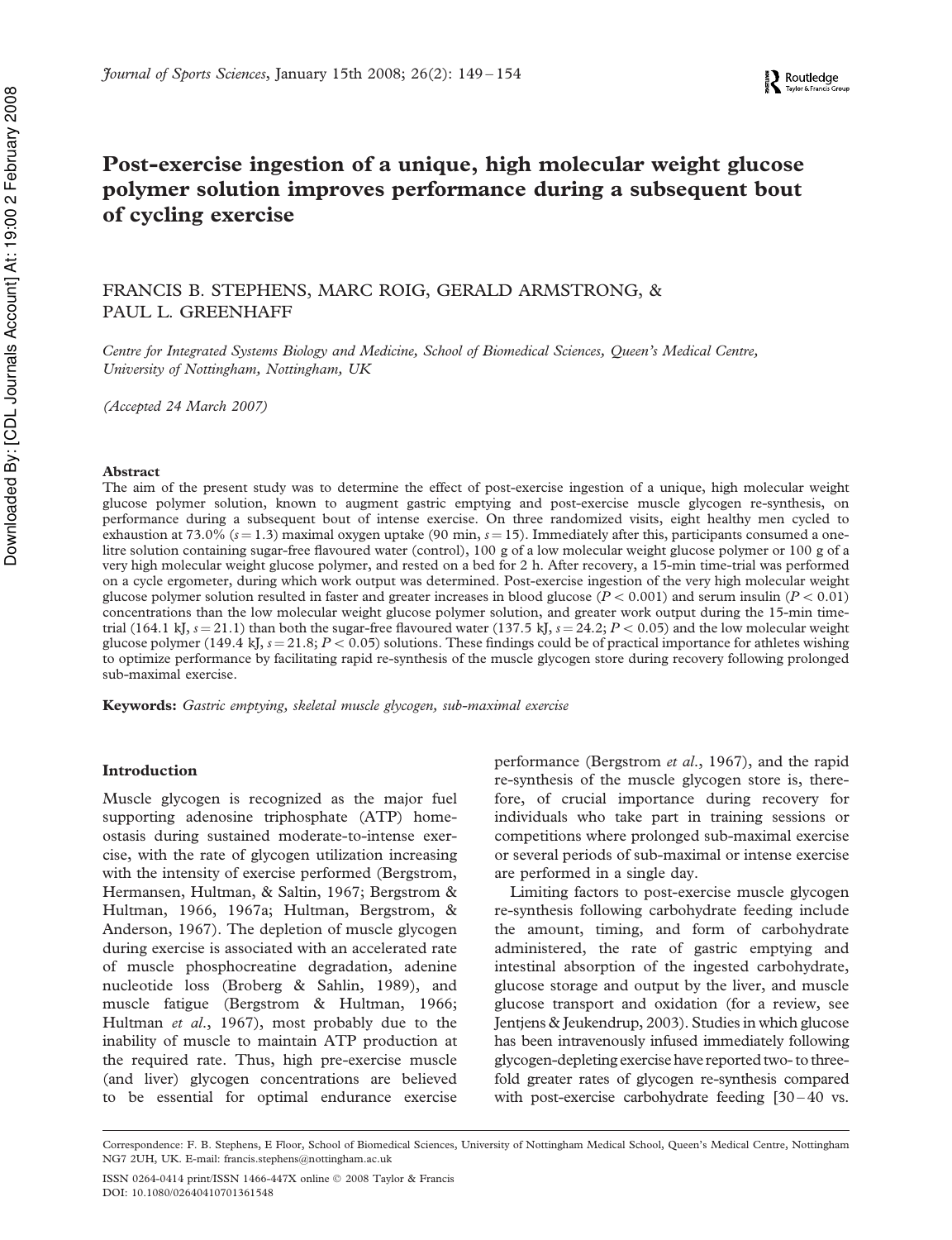85 – 130 mmol·kg dry muscle<sup>-1</sup>·h<sup>-1</sup> (Bergstrom & Hultman, 1967b; Hansen, Asp, Kiens, Richter, 1999; Jentjens & Jeukendrup, 2003; Piehl-Aulin, Soderlund, & Hultman, 2000; Roch-Norlund, Bergstrom, & Hultman, 1972). This suggests that the rate of gastric emptying and intestinal absorption of the ingested carbohydrate, and glucose storage and output into the circulation by the liver, rather than muscle glucose uptake, is limiting to post-exercise muscle glycogen re-synthesis following carbohydrate feeding. Indeed, by using a unique, high molecular weight, low osmolality glucose polymer solution [the lower the osmolality of a carbohydrate polymer solution, the faster its rate of gastric emptying (Hunt, Smith, & Jiang, 1985; Vist & Maughan, 1995)], Piehl-Aulin and colleagues (2000) achieved muscle glycogen synthesis rates following glycogendepleting exercise that were 70% greater over 2 h (50 vs. 30 mmol·kg dry muscle<sup>-1</sup>·h<sup>-1</sup>) compared with a commercially available solution of monomeric and short-chain oligomeric glucose with a lower molecular weight (500,000-700,000 vs.  $\sim$  500 g·mol<sup>-1</sup>) and higher osmolality (60-84 vs. ~300 mOsmol· $kg^{-1}$ ). Using the same carbohydrate solutions, Leiper and colleagues (Leiper, Aulin, & Soderlund, 2000) confirmed that this observation was likely to be due to a two-fold greater rate of gastric emptying in the first 10 min after carbohydrate administration.

Taking these observations together, we predicted that achieving a greater re-synthesis of muscle glycogen following glycogen-depleting exercise would result in the enhancement of performance during a subsequent bout of exercise. Therefore, the aim of the present study was to determine the effect of a unique, high molecular weight glucose polymer solution, ingested immediately after exhaustive exercise, on performance during a subsequent cycling time-trial, compared with an isoenergetic, commercially available, low molecular weight glucose polymer solution, in healthy, recreationally active young males.

# Materials and methods

#### *Participants*

Eight healthy, recreationally active young men (mean age 23.0 years,  $s = 4.5$ ; body mass 78.7 kg,  $s = 7.6$ ; body mass index 24.3 kg $\cdot$ m<sup>-2</sup>, s=2.4), recruited from the student population at the University of Nottingham, participated in the present study, which was approved by the University of Nottingham Medical School Ethics Committee in accordance with the Declaration of Helsinki. Before taking part in the study, all participants underwent routine medical screening and completed a general health

questionnaire. All participants provided their informed consent to take part in the study and were aware that they were free to withdraw from the experiment at any point. Upon entry to the study each participant performed a continuous, incremental exercise test to exhaustion on an electrically braked cycle ergometer (Lode Excalibur, Lode, Groningen, The Netherlands) to determine their maximal oxygen uptake  $(\dot{V}O_{2\text{max}})$ , which was confirmed no less than 3 days later. The mean  $\dot{V}O_{2\text{max}}$ for the group was  $47.8 \text{ ml} \cdot \text{min}^{-1} \cdot \text{kg}^{-1}$  ( $s = 4.4$ ). Each participant was then familiarized with prolonged cycling exercise at least 1 week before the start of the experiment.

# *Experimental protocol*

Each participant reported to the laboratory at 09.00 h on three randomized occasions, separated by at least 1 week, and voided their bladder. The visits were randomized to eliminate any training effect of the prolonged exercise protocol. All participants were instructed to maintain the same dietary intake in the previous 24 h, and to abstain from alcohol and strenuous exercise in the previous 48 h. On arrival at the laboratory, participants were asked to rest in a supine position on a bed for 20 min while a cannula was inserted retrogradely into a superficial vein on the dorsal surface of the nondominant hand for subsequent venous blood sampling. A 0.9% saline drip (Baxter Healthcare, Northampton, UK) was attached to keep the cannula patent. Participants then performed two-legged cycling exercise on an electrically braked cycle ergometer (Lode Excalibur, Lode, Groningen, The Netherlands) to the point of exhaustion at a predetermined workload equivalent to  $75\%$   $\dot{V}O_{2\text{max}}$  $(217 \text{ W}, \text{ s}=13)$ , while maintaining a pedalling frequency of  $70 \text{ rev} \cdot \text{min}^{-1}$ . Participants were allowed to stop exercising at any time, but after a short rest of up to 5 min were required to resume exercise. In an attempt to maximize depletion of muscle glycogen stores, this work – rest protocol was repeated until participants were no longer able to maintain a pedal frequency of 70  $rev \cdot min^{-1}$  for more than 2 min. We have previously demonstrated that this protocol results in almost complete muscle glycogen depletion in the exercised leg (Casey *et al*., 1995). To eliminate the effect of volume on gastric emptying, consumption of water was allowed *ad libitum* throughout exercise on the first visit, with the pattern of consumption then repeated for the following visits.

Immediately after exercise, participants rested in a semi-supine position on a bed for 2 h with their hand in a hand-warming unit (air temperature  $50-55^{\circ}$ C) to arterialize the venous drainage of the hand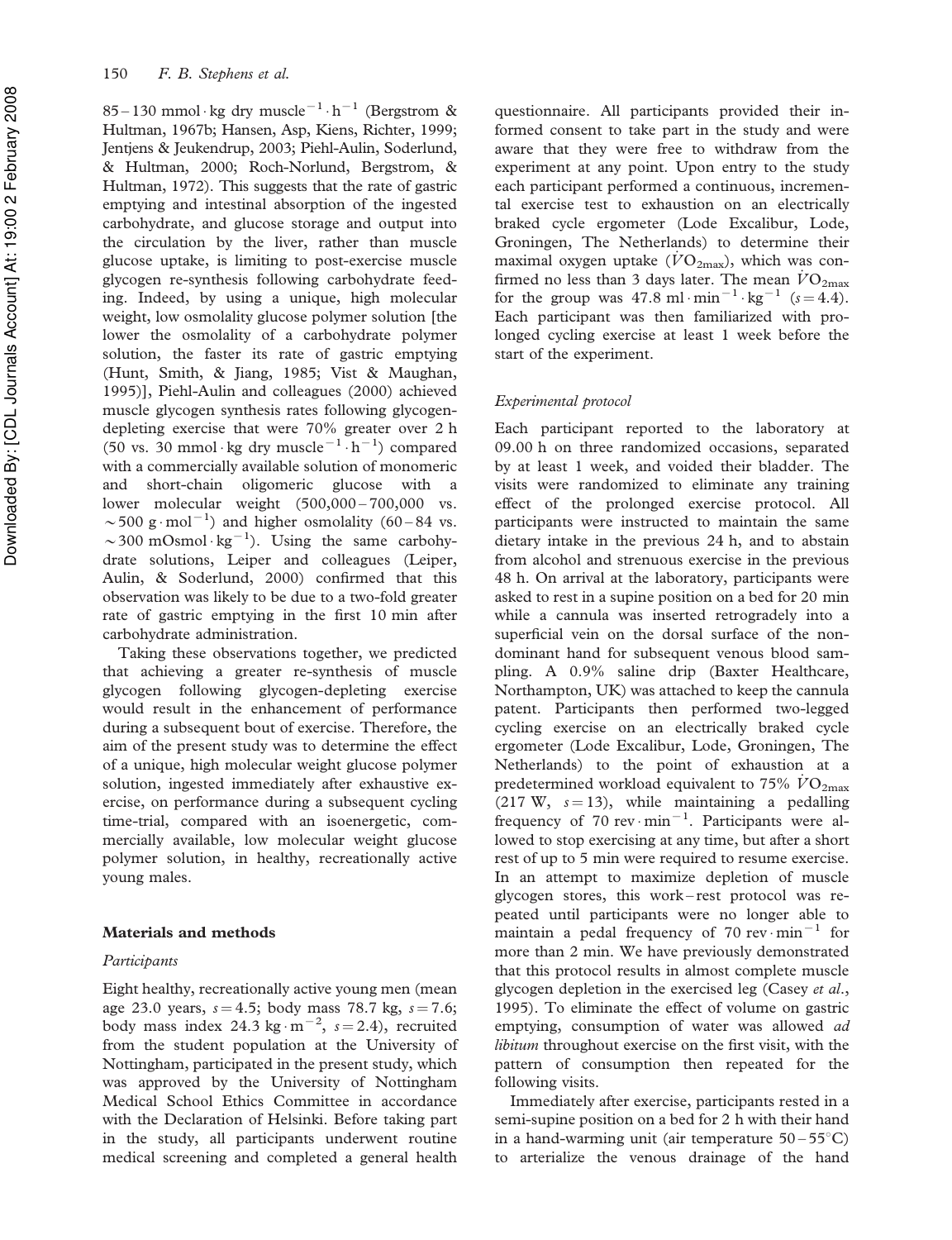(Gallen & MacDonald, 1990). Thereafter, participants ingested a one-litre solution containing sugarfree flavoured water (control), 100 g of a low molecular weight (approximately 900  $g \cdot mol^{-1}$ ) glucose polymer derived from hydrolysed corn starch (Maxijul, SHS International, Liverpool, UK), or 100 g of a very high molecular weight (approximately 500,000 – 700,000  $g \cdot mol^{-1}$ ) glucose polymer, also derived from corn starch (Vitargo, Swecarb AB, Kalmar, Sweden). The carbohydrate solutions were isoenergetic ( $\sim$  1600 kJ), with osmolalties of 124 and 34 mOsmol $\cdot$ kg<sup>-1</sup> for the low and very high molecular weight drinks, respectively. The low molecular weight drink was chosen as we believe it is representative of the standard ''recovery'' carbohydrate (maltodextrin) drink on the market (e.g. Science in Sport PSP22, High5 EnergySource). Two hours after the consumption of the drink, participants were asked to perform as much work as possible in 15 min of cycling exercise on an electrically braked cycle ergometer (Lode Excalibur, Lode, Groningen, The Netherlands). This endurance performance time-trial, which has been shown to be reproducible in trained athletes [coefficient of variation of 3.5% (Jeukendrup, Saris, Brouns, & Kester, 1996)] and recreationally active participants similar to the present cohort (coefficient of variation of 1.6%), consisted of pedalling at the highest intensity sustainable on the cycle ergometer for 15 min. The ergometer was programmed to a pedalling-dependent mode such that with an increase in pedalling rate, the work rate was also increased. During the test, participants were only made aware of the time remaining so that they could pace themselves to maximize work output. The total amount of work performed in 15 min, recorded every second on a computer attached to the ergometer, was taken as a measure of endurance performance.

#### *Sample collection and analysis*

During the recovery period of each experimental visit, 3 ml of arterialized venous blood were obtained every 10 min and used immediately for measurement of blood glucose concentration (YSI 2300 STATplus, Yellow Springs Instruments, OH, USA). The remaining blood was allowed to clot and, after centrifugation, the serum was stored frozen at  $-80^{\circ}$ C. Insulin was measured in these samples at a later date with a radioimmunoassy kit (Coat-a-Count Insulin, DPC, CA, USA).

#### *Statistical analysis*

A two-way repeated-measures analysis of variance (time and treatment effects; GraphPad Prism 4.02,

GraphPad Software Inc, CA) was performed to locate differences in blood glucose and serum insulin concentration during the recovery period. When a significant main effect was detected, the data were analysed further with a Student's paired *t*-test using the Bonferroni correction. A one-way analysis of variance with Tukey's *post-hoc* test was used to locate any differences in exercise performance. Statistical significance was set at  $P < 0.05$ , and all the values presented in the text and figures are reported as means and standard deviations ( *s*).

#### Results

#### *Glycogen-depleting exercise*

Mean time to exhaustion for the sugar-free flavoured water (control), low molecular weight solution, and high molecular weight solution was  $91$  min ( $s = 12$ ), 90 min  $(s=15)$ , and 88 min  $(s=9)$ , respectively, while cycling at an exercise intensity of 73.4%  $(s=0.8)$ , 72.5%  $(s=1.9)$ , and 73.1%  $(s=1.3)$  of  $VO<sub>2max</sub>$ , respectively.

### *Blood glucose*

 $11-$ 

 $10-$ 

9.  $\bf{8}$ 

Blood glucose concentration was the same following the bout of exhaustive exercise during the sugar-free flavoured water (3.9 mmol $\cdot 1^{-1}$ ,  $s = 0.3$ ), low molecular weight solution (3.7 mmol  $1^{-1}$ ,  $s = 0.2$ ), and high molecular weight solution  $(3.9 \text{ mmol} \cdot 1^{-1})$ ,  $s = 0.4$ ) trials (Figure 1). After consumption of the sugar-free flavoured water, blood glucose concentration remained at 3.9 mmol $\cdot$ 1<sup>-1</sup> for 2 h. Following consumption of the low and high molecular weight solutions, blood glucose concentration increased to a peak of 7.3 mmol $\cdot$ 1<sup>-1</sup> ( $s$  = 0.8) and 8.1 mmol $\cdot$ 1<sup>-1</sup>

 $-$  HMW

 $-O - LMW$ 

 $-$  CON



 $+ + +$ 

recovery from glycogen-depleting exercise and following the ingestion of a one-litre solution containing sugar-free flavoured water (CON), 100 g of a low molecular weight glucose polymer (LMW) or 100 g of a very high molecular weight glucose polymer (HMW).  $*P < 0.05$ ,  $*{} *P < 0.01$ ,  $*{} * {} *P < 0.01$ , HMW significantly greater than LMW. Values are means  $\pm$  standard deviations.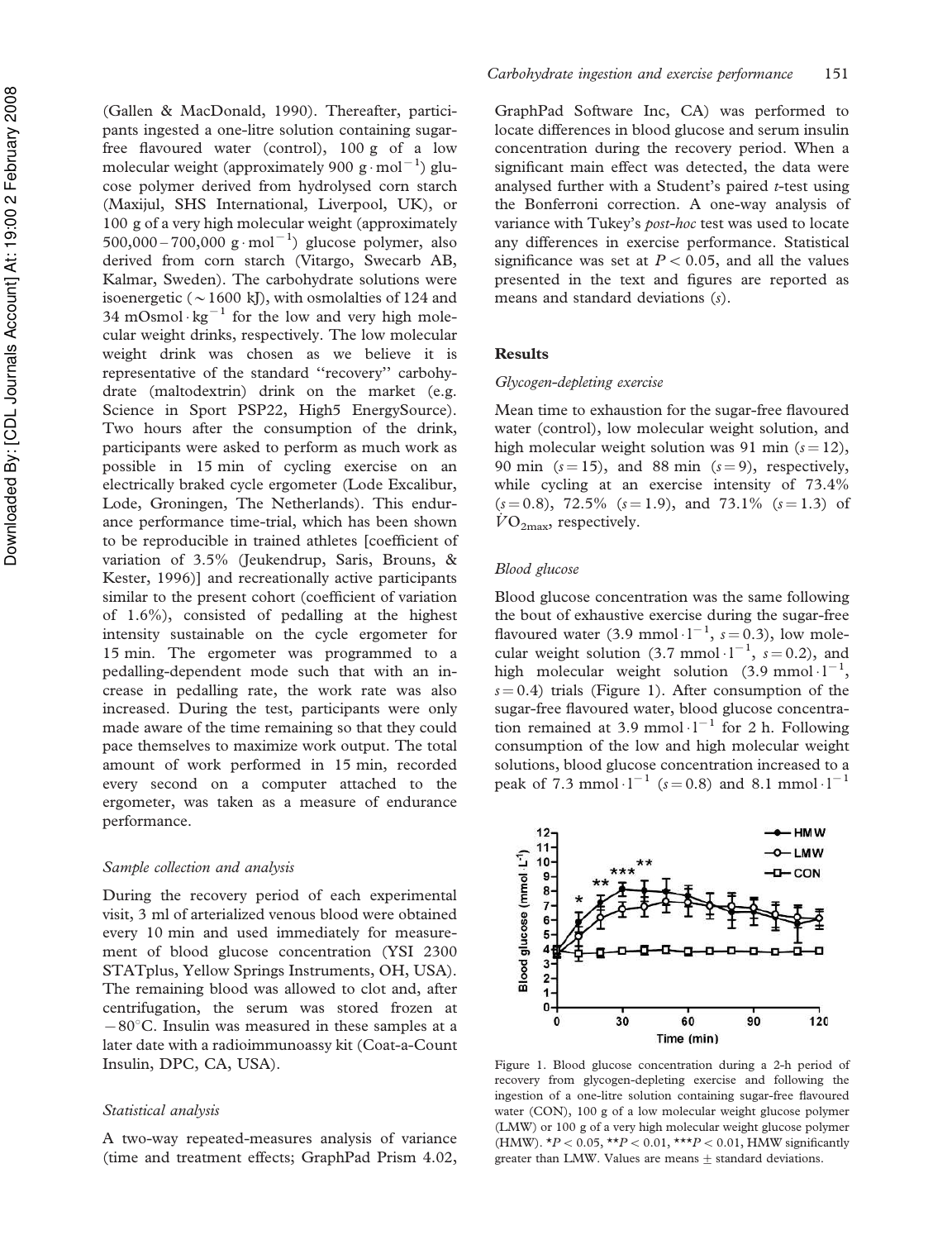$(s = 0.5)$  after 50 and 30 min, respectively, and then declined to similar values of 6.1 mmol  $\cdot$ 1<sup>-1</sup> ( $s$  = 0.5) and 6.1 mmol $\cdot$ 1<sup>-1</sup> ( $s$  = 0.7), respectively, after 2 h. This increase in blood glucose concentration occurred at a faster rate following consumption of the high than the low molecular solution (0.14 vs.  $0.07$  mmol $\cdot 1^{-1} \cdot \text{min}^{-1}$ ), such that blood glucose concentration was higher at 10  $(P < 0.05)$ , 20  $(P < 0.01)$ , 30 ( $P < 0.001$ ), and 40 ( $P < 0.01$ ) min following ingestion.

# *Serum insulin*

Serum insulin concentration was the same following the bout of exhaustive exercise during the sugar-free flavoured water  $(5.4 \text{ mU} \cdot l^{-1}, s=2.9)$ , low molecular weight solution  $(5.2 \text{ mU} \cdot l^{-1}, s=3.0)$ , and high molecular weight solution trials  $(6.1 \text{ mU} \cdot l^{-1})$  $s = 2.7$ ), respectively (Figure 2). Following consumption of the sugar-free flavoured water, serum insulin concentration remained around  $6.0 \text{ mU} \cdot l^{-1}$  for 2 h. Following consumption of the low and high molecular weight solutions, serum insulin concentration increased to a peak of  $68.7 \text{ mU} \cdot l^{-1}$   $(s=33.2)$ and 80.6 mU $\cdot$ 1<sup>-1</sup> ( $s = 52.8$ ) after 40 and 70 min, respectively, and then declined to similar values of 45.7 mU $\cdot$ 1<sup>-1</sup> ( $s = 18.7$ ) and 48.0 mU $\cdot$ 1<sup>-1</sup>  $(s = 20.4)$ , respectively, after 2 h. Serum insulin concentration was greater following consumption of the high than the low molecular weight solution at 20  $(P < 0.05)$ , 30 ( $P < 0.01$ ), and 40 ( $P < 0.01$ ) min following ingestion.

# *Work output*

 $150 -$ 

 $100 -$ 

50-

 $\mathbf{0}$ 

Serum insulin (mU·L<sup>-1</sup>)

Work output during the 15-min endurance performance time-trial test, performed 2 h after the

**HMW** 

- LMW

 $-con$ 

120

Figure 2. Serum insulin concentration during a 2-h period of recovery from glycogen-depleting exercise and following the ingestion of a one-litre solution containing sugar-free flavoured water (CON), 100 g of a low molecular weight glucose polymer (LMW) or 100 g of a very high molecular weight glucose polymer (HMW).  $*P < 0.05$ ,  $*P < 0.01$ , HMW significantly greater than LMW. Values are means  $\pm$  standard deviations.

60

Time (min)

90

30

ingestion of the sugar-free flavoured water, low molecular weight solution, and high molecular weight solution, was  $137.5$  kJ  $(s = 24.2)$ , 149.4 kJ  $(s=21.8)$ , and 164.1 kJ  $(s=21.1)$ , respectively. Work output following the consumption of the low and high molecular weight solutions was greater than that following the consumption of the sugar-free flavoured water  $(P < 0.01$  and  $P < 0.001$ , respectively). Furthermore, work output was 10% greater  $(P < 0.01)$  following ingestion of the high than the low molecular weight solution. Importantly, this increase in work output was observed in all participants studied (range 3.4 – 23.3%; Figure 3).

#### **Discussion**

The main aim of the present study was to determine the effect of a unique, high molecular weight glucose polymer solution (known to increase the rate of gastric emptying and post-exercise muscle glycogen re-synthesis, compared with a low molecular weight glucose polymer solution) on performance during a subsequent cycling time-trial. In this respect, work output 2 h after glycogen-depleting exercise and the ingestion of the high molecular weight solution was 20% greater  $(P < 0.001)$  than with the sugar-free flavoured water and, more importantly, 10% greater  $(P < 0.01)$  than with the low molecular weight solution. Furthermore, this positive performance effect of the high molecular weight solution was observed in all eight participants (Figure 3).

Previous studies have shown that the high molecular weight solution used in the present study emptied from the stomach twice as fast, and resulted in a 70% greater increase in muscle glycogen content

Figure 3. Work output for each individual participant during a 15 min ''all-out'' cycling time-trial that was performed 2 h after glycogen-depleting exercise and the ingestion of a one-litre solution containing sugar-free flavoured water (CON), 100 g of a low molecular weight glucose polymer (LMW) or 100 g of a very high molecular weight glucose polymer (HMW). \*\* $P < 0.01$ , \*\* $P$  < 0.001, LMW and HMW significantly greater than CON, respectively. <sup>††</sup> $P$  < 0.01, HMW significantly greater than LMW.

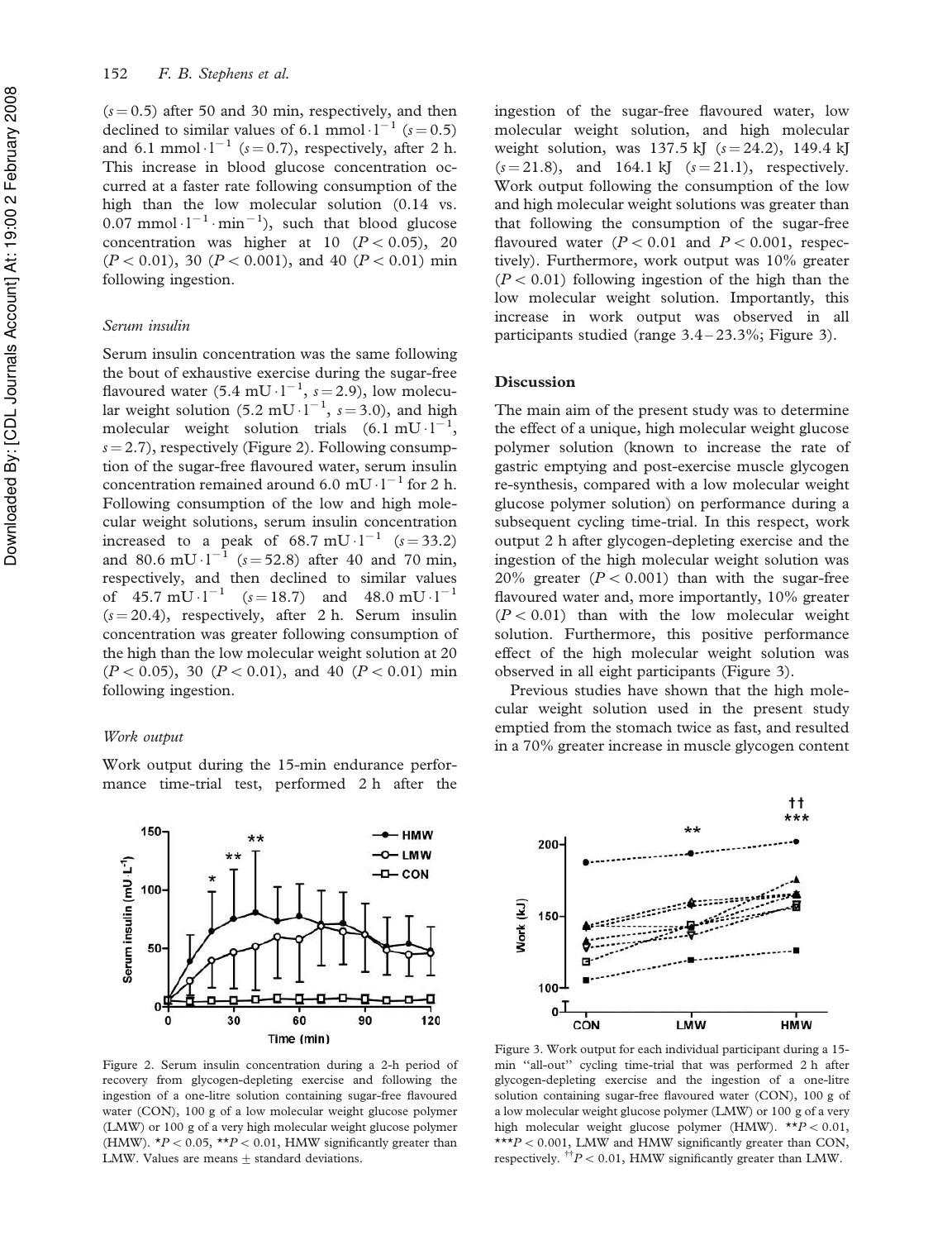2 h after glycogen-depleting exercise, compared with a low molecular weight solution (Leiper *et al*., 2000; Piehl-Aulin *et al*., 2000). In accordance with this, peak blood glucose concentration following ingestion of the high molecular weight solution in the present study was 10% greater, and occurred 20 min earlier, than with the low molecular weight solution (Figure 1). Furthermore, the rate of increase in blood glucose concentration was two-fold greater over the first 30 min following ingestion, which is in line with the two-fold greater rate of gastric emptying observed during the initial 10 min following ingestion of the high molecular weight solution by Leiper and colleagues (2000). The rapid increase in blood glucose concentration following ingestion of the high molecular weight solution also resulted in a significantly higher serum insulin concentration during the first hour of recovery (Figure 2). In the present study, there were no differences between visits in exercise time to exhaustion in the ''glycogen-depleting'' phase of the study, suggesting that post-exercise muscle glycogen content was similar across treatments at exhaustion. Furthermore, blood glucose values before the cycling time-trial were the same for the high and low molecular weight trials. It is reasonable to speculate, therefore, that the improvement in exercise performance observed after ingestion of the high molecular weight solution in the present study was the result of greater re-synthesis of the skeletal muscle glycogen store during the 2 h of recovery following exhaustive exercise compared with after ingestion of the low molecular weight solution, particularly as the ingestion of carbohydrate *per se* resulted in an increase in performance compared with ingestion of the sugar-free flavoured water.

It should be noted, however, that in the study of Piehl-Aulin and colleagues (2000), there were no differences in blood glucose or serum insulin concentration between the high molecular weight and control drink. The reasons for the discrepancy between the findings of the present study and those of Piehl-Aulin *et al*. (2000) are unclear, but could be because a mixture of monomeric and short-chain oligomeric glucose, with a lower molecular weight than the low molecular weight drink used in the present study ( $\sim$  500 vs.  $\sim$  900 g·mol<sup>-1</sup>), was used in the control drink by Piehl-Aulin and colleagues. Additionally, any potential differences in blood glucose or serum insulin concentration during recovery in Piehl-Aulin and colleagues' study could have been missed because of the use of venous blood sampling (as opposed to arterialized-venous sampling in the present study), the relatively large time interval in blood sampling (30 min), the large inter-individual variation in blood glucose and serum insulin, or the repeated ingestion of

carbohydrate every 30 min of recovery. Also, Piehl-Aulin *et al*. (2000) speculated that if a faster delivery of glucose to the intestine is combined with a faster glucose uptake by the muscle cell immediately after exercise, this may mask an increase in delivery of glucose to the blood from the intestine and result only in minor changes in blood glucose concentration.

Since the pioneering work of Bergstrom and Hultman in the 1960s (Bergstrom & Hultman, 1966, 1967a, 1967b; Bergstrom *et al*., 1967), it has been recognized that a clear relationship exists between pre-exercise muscle glycogen concentration and prolonged exercise performance. In the present study, a 15-min high-intensity sub-maximal timetrial was used to measure exercise performance and it is unquestionable that, assuming a normal pre-exercise muscle glycogen content of 350 – 450 mmol·kg dry muscle $^{-1}$ , muscle glycogen availability will not limit performance in this test. However, given that the participants performed prolonged exhaustive exercise before the time-trial, it is clear that muscle glycogen content would have been markedly reduced. Indeed, we have previously shown that this exercise model reduces muscle glycogen content to  $\sim$  25 mmol·kg dry muscle<sup>-1</sup> (Casey, Short, Hultman, & Greenhaff, 1995). Thus, we propose that muscle glycogen content would not have been restored during the 2 h of recovery that preceded the 15-min time-trial, particularly in the control condition where only water was ingested, such that its availability would have limited exercise performance during the 15-min time-trial (particularly in the control trial). By way of example, in the study by Piehl-Aulin *et al*. (2000), muscle glycogen content increased from 60 to 118 and 153 mmol·kg dry muscle<sup> $-1$ </sup> during the 2 h of recovery following glycogen-depleting exercise in the low and high molecular weight trials, respectively. Furthermore, 300 g of carbohydrate was administered in Piehl-Aulin and colleagues' study compared with only 100 g in the present study. It is plausible, therefore, that post-exercise re-synthesis of muscle glycogen following the ingestion of the high molecular weight solution in the present study could well account for the increase in performance observed in all participants compared with the low molecular weight solution and certainly the sugar-free flavoured water. This is particularly the case when one considers that untrained individuals (normal pre-exercise muscle glycogen content of  $\sim$  300 mmol·kg dry muscle<sup>-1</sup>) will utilize around 150 mmol kg dry muscle<sup> $-1$ </sup> of glycogen during 15 min of cycling exercise at 85%  $VO_{2\text{max}}$  (Dyck *et al.*, 1993), which, based on heart rate responses, approximates the workload achieved in the present time-trial  $(170-180 \text{ beats} \cdot \text{min}^{-1})$ ; data not shown).